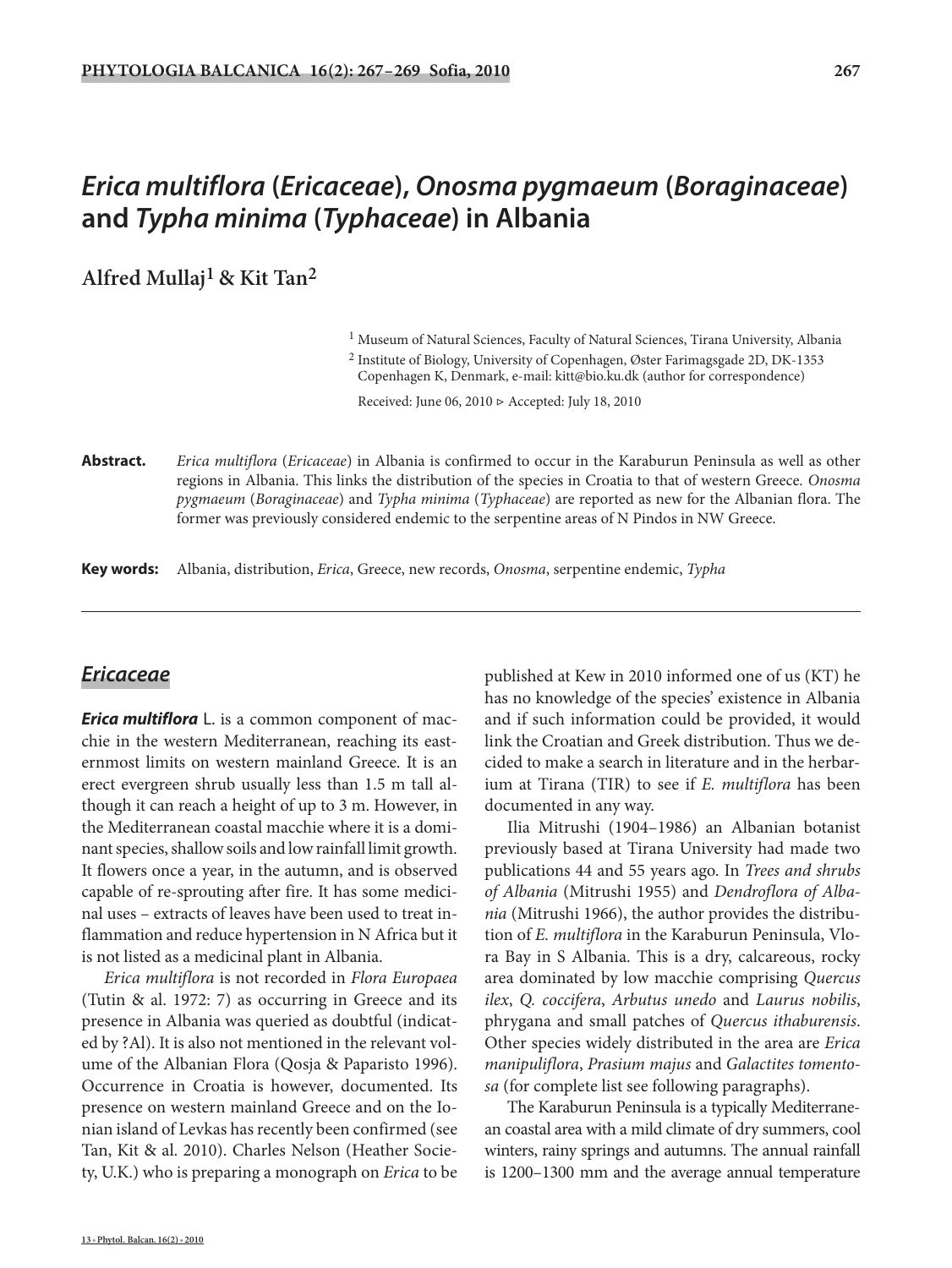varies between 15-16°C. In April 2010 we considered a visit to the peninsula but were discouraged by the necessity of obtaining a permit six months in advance as it is still a protected military zone. However, one of us (AM) had visited it at least three times in previous years.

The most widespread vegetation on the peninsula is *Phlomis fruticosa* phrygana at 0–900 m. The dry shallow soil overlying limestone rock is poor and stony. *Anthyllis hermanniae*, *Asparagus acutifolius*, *Asphodelus microcarpus*, *Calicotome villosa*, *Chrysopogon gryllus*, *Erica manipuliflora*, *Galactities tomentosa*, *Paliurus spina-christi*, *Pistacia lentiscus*, *Pyrus amygdaliformis*, *Quercus coccifera*, *Rhamnus alaternus*, *Rubia peregrina*, *Smilax aspera*, *Thymus capitatus*, *Urginea maritima* are amongst the species noted.

Extensive areas on the peninsula are covered with macchie and Mediterranean evergreen forest at 0–800 m. The larger valleys (stream courses) from the foothills to summits are bordered by *Acer campestre*, *Fraxinus ornus*, *Olea europaea* subsp. *sylvestris*, *Phillyrea angustifolia*, *Pistacia lentiscus*, *Quercus coccifera* and *Q. ilex*. These forests are very rare in Albania but they are well preserved in the Karaburun Peninsula because the region has for a long time been a military zone. The main plant communities of macchie are those dominated by *Quercus coccifera* and those dominated by *Arbutus unedo* and *Erica arborea*. The shrub and herb layer of these plant communities include *Carpinus orientalis*, *Cotinus coggygria*, *Laurus nobilis*, *Myrtus communis*, *Prasium majus* and *Rhamnus alaternus*.

The dominant oak within the evergreen forest below 800 m is *Quercus ithaburensis* subsp. *macrolepis* (the Valona oak). It occurs in small patches without forming a distinct forest belt. Mediterranean species in the undergrowth include *Acanthus spinosus*, *Cercis siliquastrum*, *Cistus salvifolius*, *Galium aparine*, *Hypericum empetrifolium*, *Satureja montana*, *Securigera securidaca* and *Trifolium stellatum*.

Since January 2010 the herbarium at the Department of Biology, Tirana University is slowly shifting over to the Museum of Natural Sciences (TIR) so the latter is still not completely accessible for consultation. According to AM, the *Erica* material collected by Mitrushi from 1956 to 1961 is deposited in TIR. There is also material collected after 1961 which has been erroneously identified as *E. manipuliflora* Salisb. Both species are autumn-flowering but *E. multiflora* can be readily distinguished by its larger flowers (corolla 4–7.5 mm not 3–3.5 mm) and longer anthers (*ca*. 1.5 mm not 0.7–1 mm).

The following specimens (flowering material) have been examined by AM in the herbarium of the Museum of Natural Sciences (TIR). They verify the statements of Mitrushi (1955, 1966) and confirm the presence of the species in Albania.

Tirana district: Mt Brari, 350 m, calcareous ground, 15 October 1956, *Qosja, Balza* & *Mitrushi*.

Lushnja district: Divjaka forest, 5 m, sand dunes, 07 October 1960, *Demiri, Palikuqi* & *Mitrushi.*

Vlora district: Llogora gorge, 450 m, calcareous ground, 07 September 1961, *Mitrushi*; Dhermi village, 250 m, calcareous ground, 26 August 1958, *Mitrushi* & *Duka*; *loc. ibid*., 250 m, calcareous ground, 28 August 1959, *Lako* & *Mitrushi*.

Given this wealth of herbarium evidence it would seem that when the account of Ericaceae was prepared for the *Flora of Albania*, the editors may not have consulted the herbarium but had followed *Flora Europaea*. They had extracted and compiled accounts only for those taxa listed in the *Flora Europaea* volumes as present for Albania.

### *Boraginaceae*

#### *Onosma pygmaeum* Riedl (Figs. 1 & 2).

S Albania. Gramshi district: Dushku lake, serpentine rocks, 1200–1300 m, 20 May 2010, *Mullaj* & *Shehu* (TIR, herb. Kit).

Korca district: near Boboshtica village, serpentine rock, 30 June 2010, *Shuka* (photo!).

This species is a low cushion-like perennial first described from the Katara Pass in N Pindos and was pre-



**Fig. 1.** *Onosma pygmaeum* at Dushku lake (photo L. Shuka).

**Fig. 2.** *Onosma pygmaeum* from

Korca district (photo L. Shuka).